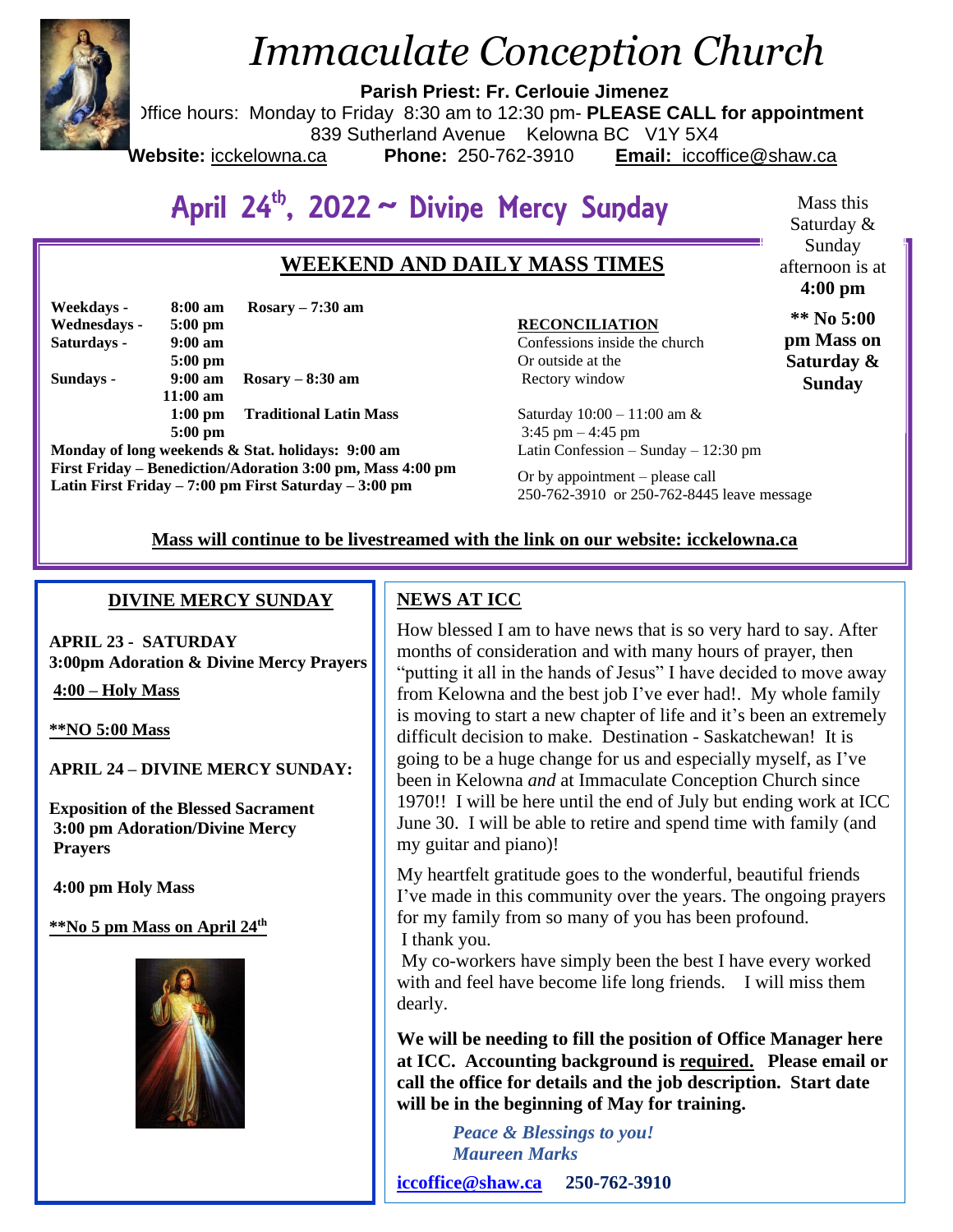**Parish & Religious Ed Offices PLEASE CALL OR EMAIL to make an appointment Parish Office: Maureen Marks**  250-762-3910 ext. 0 or [iccoffice@shaw.ca](mailto:iccoffice@shaw.ca) **Religious Ed office** David Ziebart [david@icckelowna.ca](mailto:david@icckelowna.ca)  250-762-3910 ext. 3 Leanne Hopegood [leanne@icckelowna.ca](mailto:leanne@icckelowna.ca) 250-762-3910 ext. 4

## **CWL MEETING**

We can meet again!!

There will be a CWL general meeting this **Tuesday, April 26th in the Parish Hall. We will start at 1:00.**

Hope to see you all there!

## **Greetings fellow Parishioners! Evangelical Gardens**

I will be planting the evangelical gardens on **Saturday, May 7th** from 10 AM on…

If any of you would like to have some of your favorite sun-loving annuals in the gardens, feel free to drop them off preferably **before noon on May 7** and I will plant them for you. Some suggestions, marigolds, trailing plants for pots, Lobelia, petunias, portulaca…

I am also looking for anyone who attends Mass or other (the chapel) regularly during the week or weekend and wouldn't mind watering a potted plant or two, that would be greatly appreciated! I will have the watering cans available and filled in advance for you. Let me or the office know. God bless you and thank you in advance! Mary Jane Martin

#### **REMEMBER TO PRAY FOR THE ILL:**

l

Heidi Hurson, Dorota Nowack, Chinee Fajardo,Rosemarie Rosser, Luisito and Crispin Clemente, Nancy Brisson. Paul Meyer, Ginoefa Diakow, Rick Lock, Cathie Lock, Mertis Filiatrault, Sister Barbara, Candace Gilmore-Stephensen, Anne Engel, Aisley Ducharme, Tony Lunelli, Catherine Fortunat, Michael M, Trudy Szulkies, Cherie Lynn Walsh, Suzanne Crowe, Alicia L, Rosa Maria Santos, Arthur Cobham, Marcus Cresswell, Ray Pauluk, Aggie Turner, Desjardines families, Rachel Donegan, & Ernie Poitras.

\*\*If you have a loved one **that** you would like on the prayer list or if you know of someone who no longer needs to be on the list please contact Maureen at the Parish office – 762-3910 ext. 0, or email at iccoffice@shaw.ca

## **MASS INTENTIONS Repose – R. Intention – I.**

| Sat. Apr 23 9:00 am I. Michelle Collins                                                                                                                                                                                        | 4:00 pm I. St. Vincent de Paul families                                                                                                 | Sat. Apr 30 9:00 am I. Tom & MaryAnn Smithwick<br>5:00 pm I. Dorota Nowak                                                                                                                                                                                                                                                                             |
|--------------------------------------------------------------------------------------------------------------------------------------------------------------------------------------------------------------------------------|-----------------------------------------------------------------------------------------------------------------------------------------|-------------------------------------------------------------------------------------------------------------------------------------------------------------------------------------------------------------------------------------------------------------------------------------------------------------------------------------------------------|
| Sunday Apr. 24<br>Divine Mercy Sunday                                                                                                                                                                                          | Intentions of Parishioners<br>9:00 am<br>Intentions of Parishioners<br>$11:00 \text{ am}$<br>$4:00 \text{ pm}$<br><b>I.</b> Breanne Sia | Intentions of Parishioners<br>Sunday May 1 9:00 am<br>11:00 am Intentions of Parishioners<br>$5:00 \text{ pm}$<br><b>I.</b> Eid $\&$ Ivette Elkhouri $\&$ family                                                                                                                                                                                      |
| Mon. Apr 25 8:00 am <b>I.</b> Carlin Fuergutz<br>Tues. Apr 26 8:00 am I. Zackery Plaxton<br>Wed. Apr 27 8:00 am I. Alfred Geismayr<br>Thurs.Apr $28$ 8:00 am <b>R</b> . Roland Birch<br>Fri. Apr 29 8:00 am R. Nicholas Witzke | 5:00 pm I. Eileen Collins                                                                                                               | Mon. May 2 8:00 am <b>I.</b> Sarah Bernacki<br>Tues. May 3 8:00 am <b>R.</b> Cecil Kaller<br>Wed. May 4 8:00 am R. Bozena Dziuba<br>5:00 pm $\,$ <b>R.</b> Geraldine Finlon Punjak<br>Thurs. May 5 $8:00$ am <b>R</b> . Florence & Jim Dusik<br>Fri. May 6 8:00 am I. Rod Atwell<br>4:00 pm Adoration/Benediction<br>5:00 pm <b>I.</b> Alicia Clement |

**Give to the Ukrain**e – We have a list of items (on the tables in the entrance of the church) that are needed by our brothers and sisters in the Ukraine and bins in the entrance of the church you may leave the items. You may also give to Our Lady of Dormition, Ukrainian Catholic Church on Coronation Ave and Gordon - **250-860-7295**. Please contact the church for times you can drop off items to support those suffering from the war in the Ukraine. Continue to pray for peace in the world.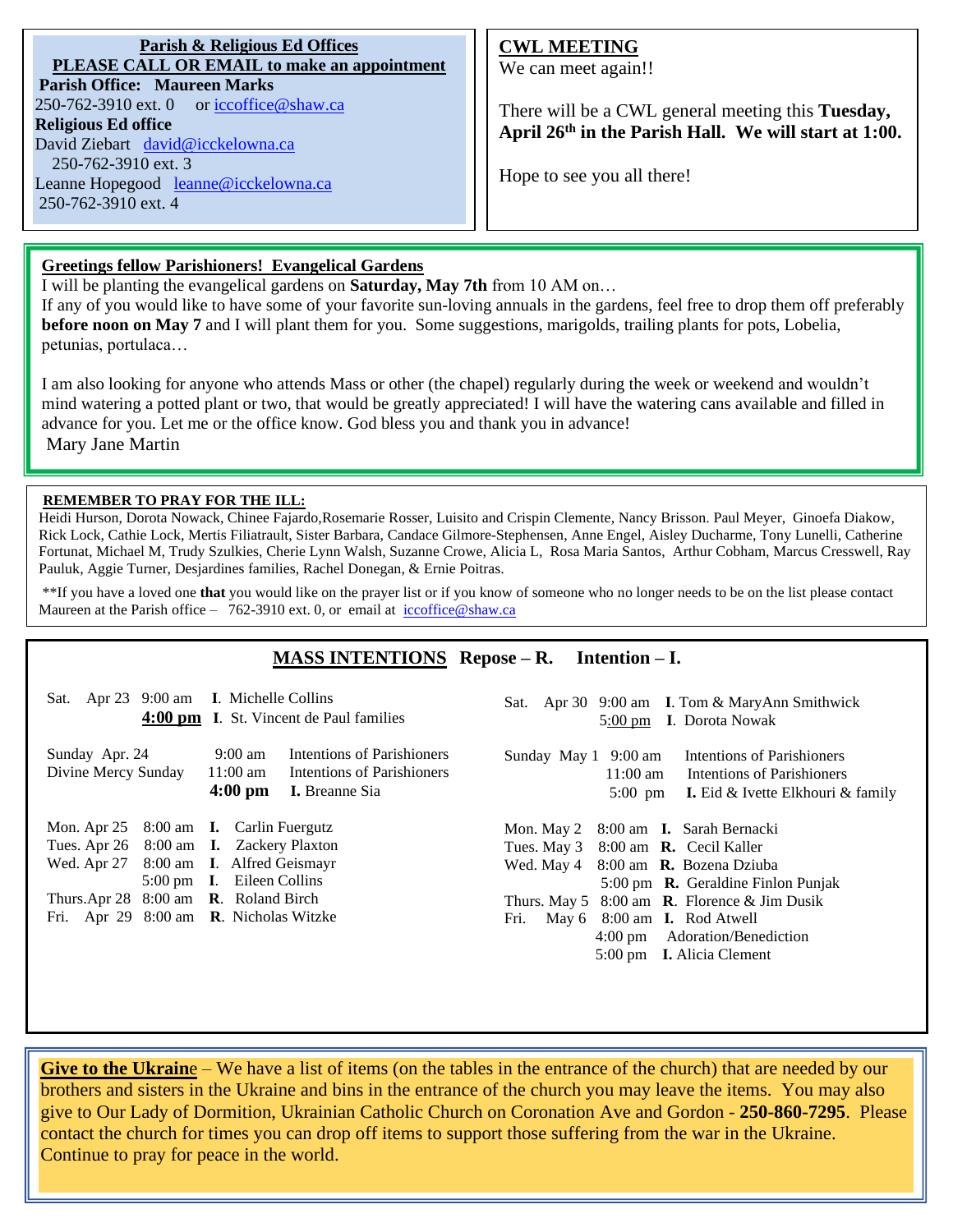## **ICC STUDENT SPONSORHIP – HAITI**

Taina Clerfond, 8 years old, Grade 2 Bonjou from Haiti!

30% of the overall Haitian population do not have ample access to nourishing food, and 49% are undernourished. Haiti has one of the highest levels of food insecurity in the world.

Students and staff at our school receive a daily, hot lunch – 65,000 lunches each school year. The benefits of School Feeding Programs impact the child, classroom, family and community. We'll tell you about these benefits in the coming weeks!

This week, meet our next student, 8 year old Taina! For all our students' profiles:

[https://www.haitiinmyheart.ca/icc-parish.](https://www.haitiinmyheart.ca/icc-parish)



## **SPECIAL MASS FOR THE UNBORN**

Immaculate Conception Church will host the Annual Mass for the Unborn on **Thursday May 12,** with Bishop Gregory as main celebrant. All local priests and parishioners from everywhere are invited.

Mass will be at 7:00 pm, followed with coffee and goodies in the hall.

A video with Abby Johnson (Unplanned fame) will be presented.

Resource tables from Pregnancy Care Centre, Rachel's Vineyard, and Kelowna Right to Life will be available.

Please join us to pray for and support the sanctity of all human life, and discover what you can do to support LIFE.

## **ROSARY FOR WORLD PEACE**

ICC will continue the ROSARY FOR WORLD PEACE on Wednedays. following the 5 pm mass. We are registered among 4,844 parishes throughout the world praying every Wed at 6 pm local time. Scan the link below for inspiration in this global appeal to Our Blessed Mother Mary. Everyone urged to join us

<https://public-rosary.org/>

## *St. Vincent de Paul*

**ICC St. Vincent de Paul** is seeking someone to be their treasurer. The commitment is about 3 hours per month to enter the deposits and expenses, reconcile the bank statement and provide a short report. Other Vincentians assist with bank deposits and cheque writing. A ledger is kept of all donations for the purpose of tax receipts. January will require about 10 hours as there are year end reports. It is preferred that the treasurer attend our meetings twice a month but if this is not possible then a written report can be provided. Please call Elaine 250 899 8992 to discuss,



Thank you for your generosity to those in need!

To give financially – e-transfer at  $\text{icc}.\text{ssvp@gmail.com}$ , or through our National website: ssvp.ca click Donate and choose Immaculate Conception Church. Or drop in collection at ICC.

## **LEGION OF MARY: Pray, Consecrate, Serve**

Next meeting is Tuesday May 17th at 1 pm in the Go of the parish hall. Newcomers are most welcome. For more information phone Annie at 250-762-5072 or Colleen 250- 868-8071.

## **BAPTISM**

**Please contact the PARISH OFFICE FIRST when enquiring about your child's baptism.** 

 Parents and Godparents **must be** practicing Catholics and **registered parishioners** here at Immaculate Conception. **Please call or email the office at least 6 weeks prior to your requested date to ensure time for your preparation.**  250-762-3910 – Parish Office Or email [iccoffice@shaw.ca](mailto:iccoffice@shaw.ca) 



## **THANK YOU!**

A word of gratitude to Mr. August Beetlestone and his family from Beetlestone Stump Grinding & Tree Service for helping our Parish community in removing the two trees in front of the Church. Unfortunately because of the rotting and decaying stumps, we had to remove them because it was becoming dangerous to motorists and pedestrians thus becoming a liability for the church. In due course and time, the trees will be replaced. Thank you for your patience and consideration.